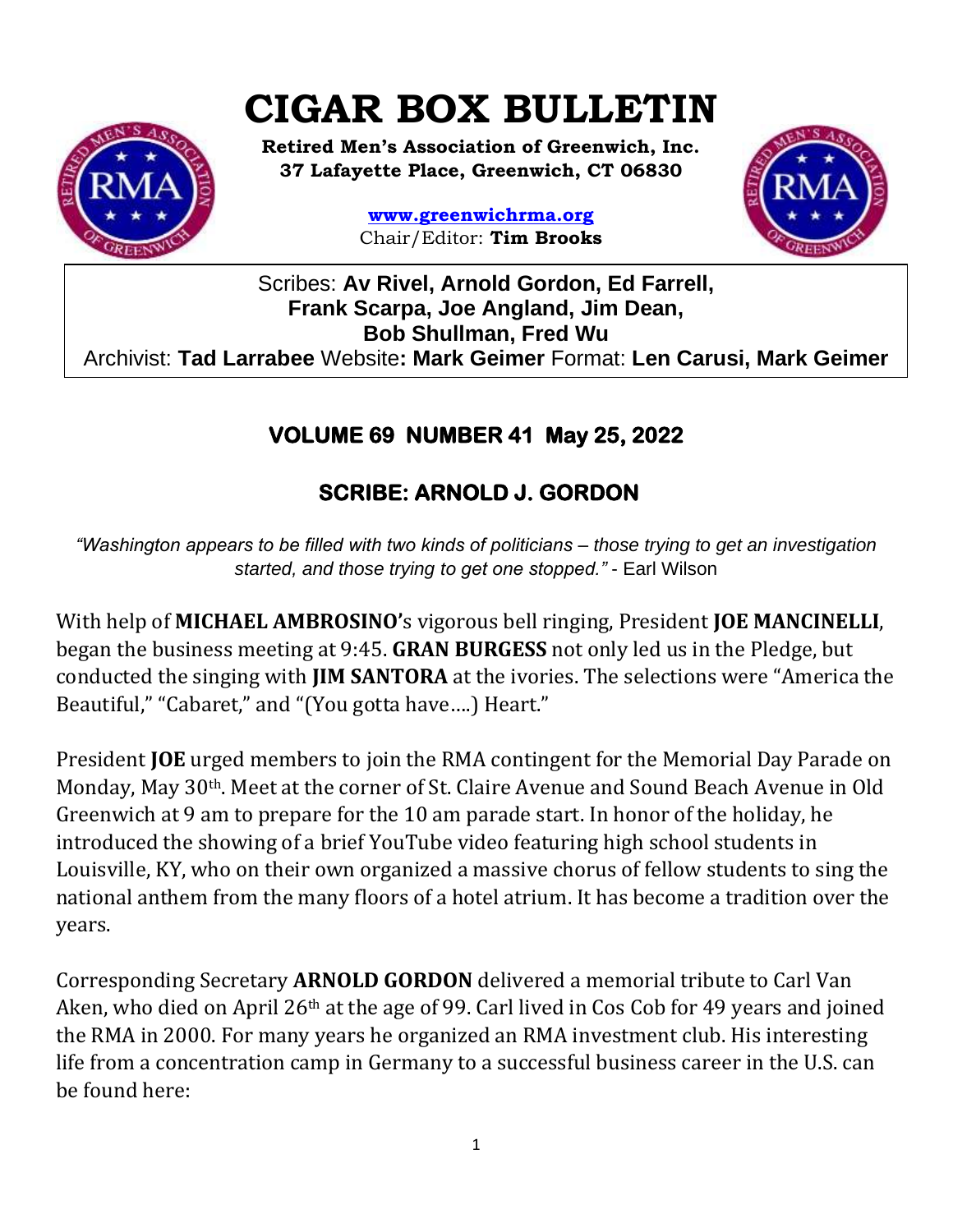[https://www.legacy.com/us/obituaries/greenwichtime/name/carl-vanaken](https://www.legacy.com/us/obituaries/greenwichtime/name/carl-vanaken-obituary?id=34598448)[obituary?id=34598448](https://www.legacy.com/us/obituaries/greenwichtime/name/carl-vanaken-obituary?id=34598448)

**ARNOLD** then asked member **DOUG TAYLOR** to rise and announced that **DOUG** and his wife, Lois, celebrated their 72<sup>nd</sup> anniversary on Friday, May 20<sup>th</sup>.

**ARNOLD** offered members some opportunities for interesting town events. Greenwich Library has just announced that it will be conducting staff-led tours of the newly renovated facility on Saturday mornings at 11. It is easy to register in advance via the library calendar here: [https://greenwichlibrary.libcal.com/event/9190449.](https://greenwichlibrary.libcal.com/event/9190449)

Many members will remember a very entertaining musical presentation that Randall Acheson performed at one of our speaker programs in October 2016. Randall is the music master for the First Presbyterian Church. He is a much-lauded Steinway artist. You can enjoy another wonderful and sometime off-beat concert by Randall on Thursday, June 2, at 6:30 pm in the Parish Hall at Christ Church. All the profits will go to help Ukrainian refugees and families. For details, see this site:

[https://patch.com/connecticut/greenwich/calendar/event/20220602/1856946/piano](https://patch.com/connecticut/greenwich/calendar/event/20220602/1856946/piano-concert-with-randall-atcheson)[concert-with-randall-atcheson.](https://patch.com/connecticut/greenwich/calendar/event/20220602/1856946/piano-concert-with-randall-atcheson)

Another musical opportunity that might interest members is a free concert by Merlin, a classic rock group that will perform on the lawn behind the Greenwich Historical Society from 6:30 to 8 pm on June 2nd. For details, see: [www.greenwichhistory.org/event/merlin/](http://www.greenwichhistory.org/event/merlin/)

Before introducing **TOM HEALY**, jokester for the day, **ARNOLD** subjected the members to some pain with selected puns. Some examples will suffice:

- How does an attorney sleep? First, he lies on one side, then he lies on the other side.
- A cross-eyed teacher couldn't control his pupils.
- My ex-wife still misses me. But her aim is starting to improve.
- What do you call a dinosaur with superior language skills? A Thesaurus.

**TOM HEALY** then related a conversation between a farmer and a woman who finally was able to become pregnant after many unsuccessful attempts. The farmer bragged that he was able to increase his hens' egg productivity by selecting a different rooster than usual. The woman confessed that so did she!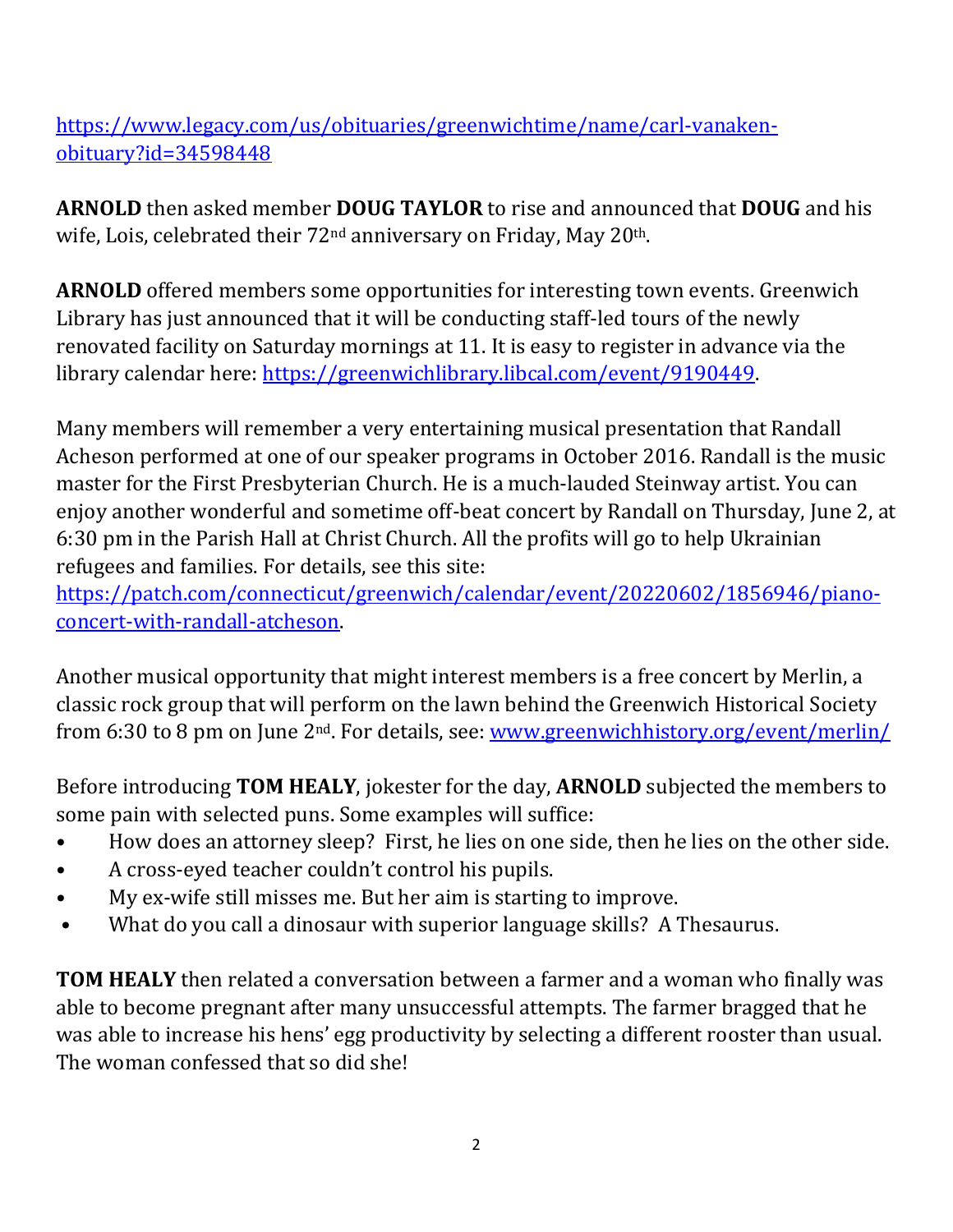#### **ANNOUNCEMENTS AND COMMITTEE REPORTS**

**Membership**: **PETER STERN** reported that there were 78 live bodies and nine Zoomers in attendance. The birthday boys were **DOUG FIELDS**, 80, **BILL O'DONNELL**, 77, **TOM HEALY**, 84, **LARRY POSNER**, 74, **AL KNIGHT**, 80, and **DICK BERGSTRESSER**, 88. Today's returnees were **BILL O'DONNELL** from Lauderdale-by-the-Sea, FL, and **MARSHALL TOPPO** from Fort Lauderdale, FL. **PETER** gave special recognition for the recent birth of **WILL MORRISON**'s granddaughter and **TONY FITZPATRICK**'s grandson.

**PETER** then led an induction ceremony for Bill McKiegan, who was nominated by **JOE MANCINELLI** and seconded by **PETER. BILL** recently moved to Greenwich from New City in Rockland County where he and his wife raised a son and daughter along with two golden retrievers. **BILL** graduated from the Bernard Baruch School of Business at CCNY, worked in data processing for Standard Data Corp., then joined First Investors Corp as an investment professional and insurance agent. Since 2000 he has been a workman's



compensation and liability auditor. Rumor has it that he is on the verge of retiring as a young 80-year-old. He enjoys cooking, tennis, theater and card games, and is a die-hard Ranger fan. Busy **BILL** was also a Eucharistic minister at St. Augustine's in New City and is a member of the New York Knights of Columbus. He thanked everyone for voting him in and told us that RMA has a superb reputation. Welcome and good start, **BILL**!

**Visiting**: **MICHAEL AMBROSINO** reported that **ED FARRELL** is doing well and hopes to return to meetings in July. He welcomes calls and visits: 203-637-5712 or 203-461-0221; [Ejf1038r@gmail.com.](mailto:Ejf1038r@gmail.com)

**Publicity**: The committee arranged for a WGCH interview with **MICHAEL AMBROSINO** which was broadcast on May 25<sup>th</sup> at 12:30 pm.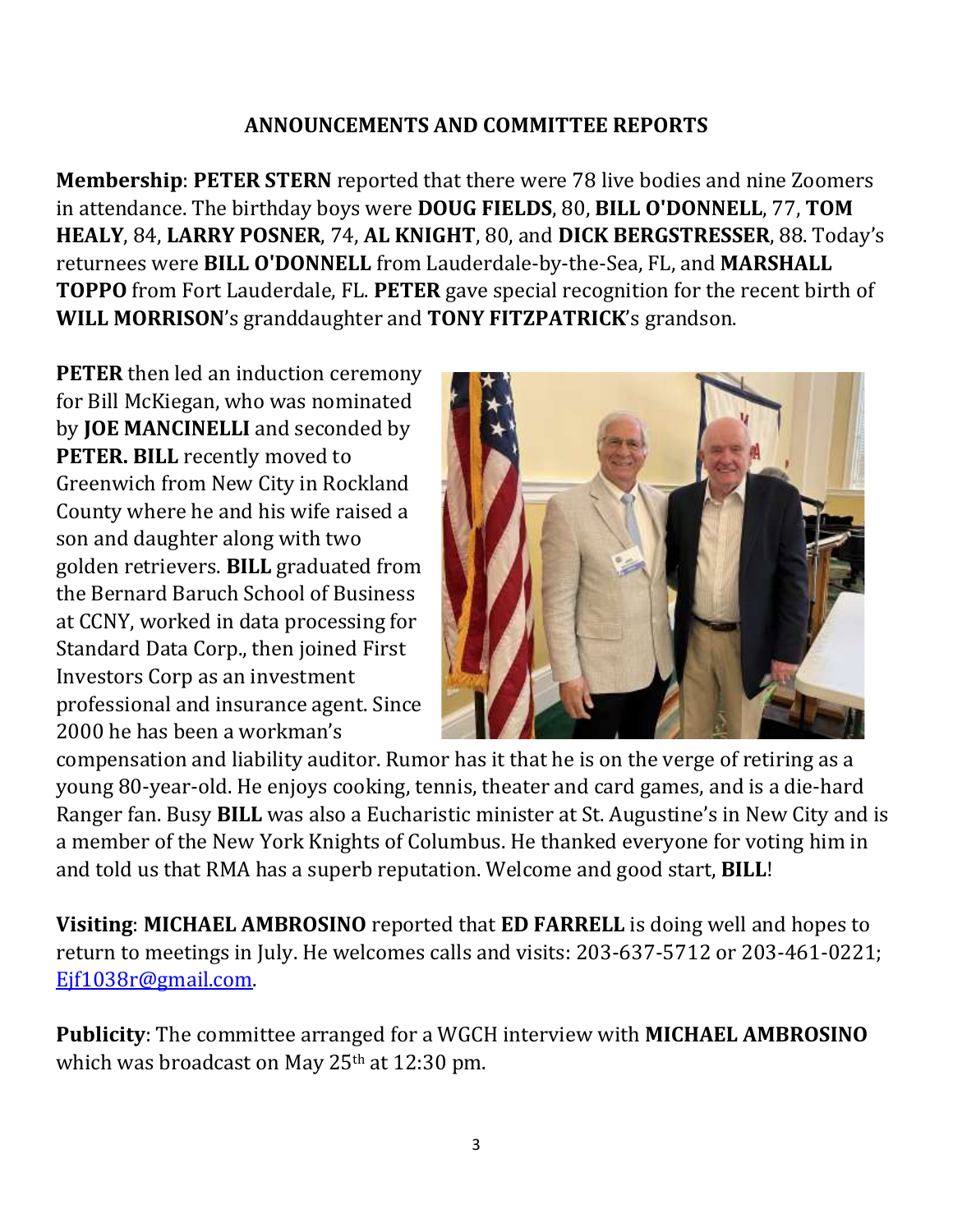**Food Drive**: **JIM SANTORA** reminded everyone that he and **TONY FITZPATRICK** are heading up the RMA food drive to benefit Neighbor to Neighbor. It will occur on Wednesday, June 1. Details regarding what will be collected that day are described in the attachment. For those wishing to donate a personal check, please bring it on June 1 or send it to **TONY FITZPATRICK** at 9 Stanwich Lane, Greenwich, CT 06830. Click here for Neighbor-to-Neighbor attachment:

## *[INFORMATION REGARDING FOOD DRIVE](https://mcusercontent.com/053716f9c54f7992fd5ff0675/files/5dfefbb0-9e73-2230-5e19-a4f8c9ee4acd/Food_Drive_Attachment.01.pdf)*

**Treasury**: **JEFF JUNKER** reminded everyone that many members have yet to pay their dues; as of May 25th, 93 out of a membership of 217 have paid. Make out your \$100 check to RMA and bring it to the meeting or mail it to our treasurer (**JEFF JUNKER**, 9 Tree Top Terrace, Greenwich CT 06831). The board has approved the budget for fiscal year 2022- 2023; a copy was posted on the bulletin board. Members will be asked for approval at the June 8<sup>th</sup> meeting.

**ROMEO: DON ROTZIEN** invited everyone to the first bring-your-own picnic of the season at Greenwich Point on Thursday, June 9th at 1 pm. Meet at the knoll behind the second concession stand. Reservations are not needed; there are plenty of picnic tables and great views. Beach cards are required to enter the Point, but if you don't have a current one just mention the RMA ROMEO lunch to the guard and he will let you through. Please notify **DON** if you plan to attend so he can provide you with weather updates if necessary: [dsrotzien@gmail.com.](mailto:dsrotzien@gmail.com)

**Pepsico Sculpture Garden Tour**: **ARTHUR STAMPLEMAN** reported that there is only one spot left for the June 23rd event, which involves a walk of about two miles. There is a beverage machine onsite. Be aware that a completed waiver form is required to be admitted to the grounds; it can be picked up at the next meeting. You can also write to **DON CONWAY** [\(spiderduck4@gmail.com\)](mailto:spiderduck4@gmail.com) for a copy. A waiting list will be created if more than the maximum of 30 people is reached.

**Volunteer Hours**: **WILL MORRISON** summarized the results for the week of May 20th, 113 outside hours by 14 members, and 62 inside hours by seven men. **HOLLISTER STURGES** had the most hours, 28.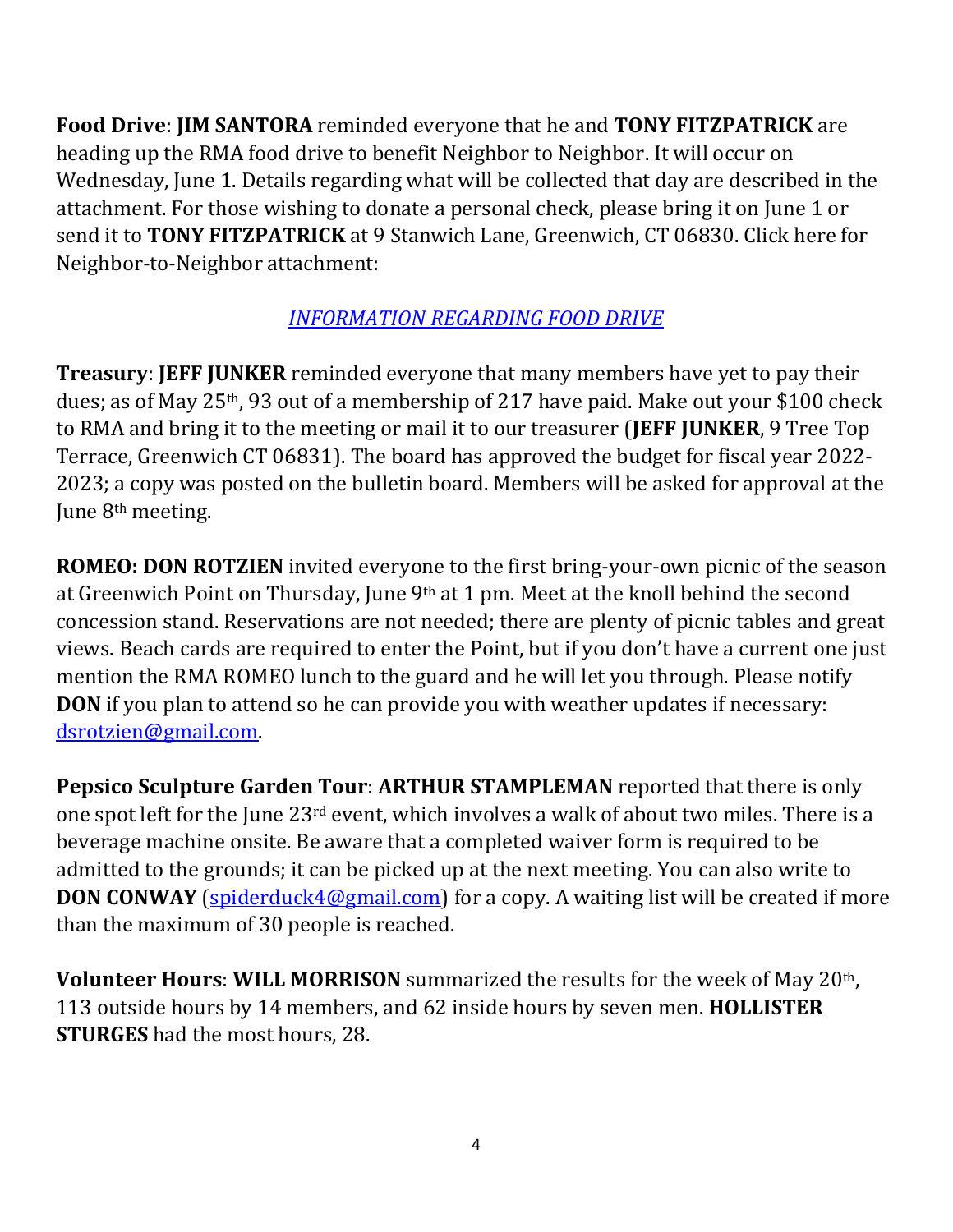**Speakers**: **BOB RIMMER** announced that Greenwich Chief of Police James Heavey will talk today about "Police Accountability: Our Role in the Greenwich Community." Among the most important responsibilities of any police department is its accountability to its community. As his primary focus, Chief Heavey will discuss the responsibility of his department to the Greenwich community. What is the scope of this responsibility, how is it fulfilled, how is our police force trained to carry it out, and what are the specific programs used for its implementation? This is Chief Heavey's third appearance at the RMA.

**HOLLISTER STURGES** told us that next week's speaker will be Edward Farley Aldrich who will describe a little-known story about a crucial partnership that was integral to the success of the U.S. in WWII. His talk will be based on his book, *The Partnership: George Marshall, Henry Stimson, and the Extraordinary Collaboration that Won WWII.* **HOLLISTER** also mentioned that ideas for speakers or topics are welcome from members; contact him at any time.

**Special Recognition**: **JOE MANCINELLI** lauded **BOB BISHOP** and **JIM BUTLER** for their work in arriving early every Wednesday to prepare the meeting set-up. A well-deserved round of applause erupted.

## **FUN AND GAMES**

**Pickleball: PAT MacCARTHY** reminded us that play occurs every Monday and Thursday from 11 am to 1 pm at Christiano Field. To be put on the mailing list, contact **MARK GEIMER** [\(mark.geimer@gmail.com\)](mailto:mark.geimer@gmail.com) or **PAT** [\(pmaccarthy415@gmail.com\)](mailto:pmaccarthy415@gmail.com). **PAT** offers free lessons, just contact him.

**Tai Chi: WILL MORRISON** said that there will be no Tai Chi and Qigong session on Monday, Memorial Day. The good folks at Tai Chi Labs report that you may be able to tap unlimited sources of energy using an old Chinese art, Qigong [\(https://en.wikipedia.org/wiki/Qigong\)](https://en.wikipedia.org/wiki/Qigong). While Qigong and Tai Chi both focus on health and mindfulness, Qigong helps develop internal energy and Tai Chi provides a means to apply it. When taken together, twice daily, the two create the Asian cocktail - The ChiTail. The group meets at the First Congregational Church in Old Greenwich on Mondays, with a beginner's session at 8:45 am and a session for the more experienced at 9:30 am. Contact WILL to join or find out more: [wdmorrison@gmail.com.](mailto:wdmorrison@gmail.com)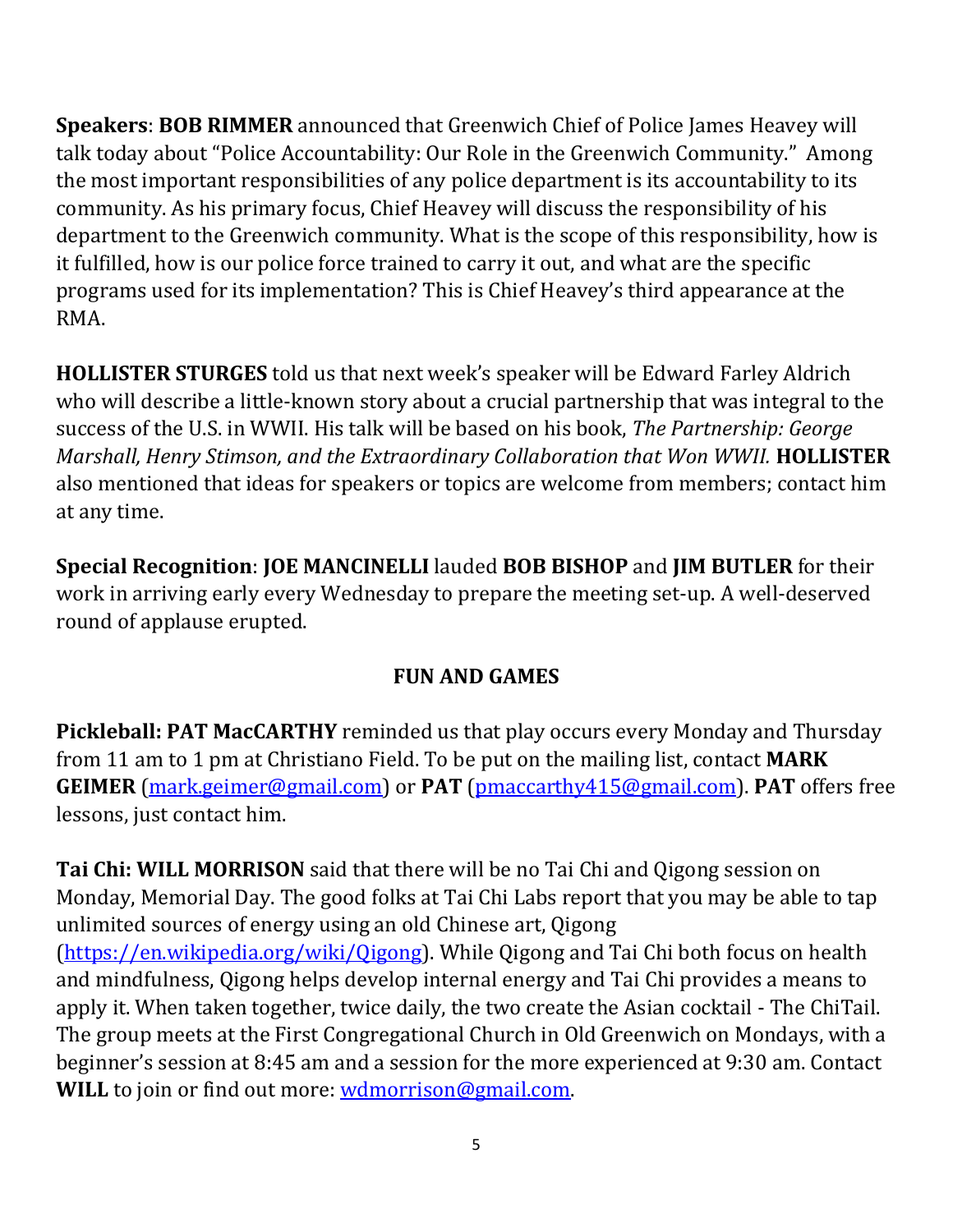**Golf: JAY SCHONDORF** reported that on Tuesday, the weather was great for the 15 who played 18 holes and the five who played half as many! Closest to the pin on holes 5, 7, and 15 were, respectively, **RICHARD BARTHOLOMEW, TOM HEALY**, and **MIKE SMITH**. **KIP SCHULZ** had the longest drive at hole 8. Birdies were achieved by **RICHARD, MIKE** and **PETER TUNLEY**. It was a banner day for low scores: **TONY FITZPATRICK**, 85, **PETER TUNLEY**, 89, with the rest between 92 and 99. Next week's captain is **PETER STERN**.

**Hearts: DON CONWAY** provided the news about the eight players at two tables who finished three-and-a-half games. **BOB SHULLMAN** won three of them while **DON**  (according to him) was on his way to a win when they were thrown out of the room. **TOM HEALY** ruled the roost with five moonshots.

**Walkers and Talkers: TAD LARRABEE** bemoaned the fact that they were rained out last Thursday.

## **TODAY'S SPEAKER**

**BOB RIMMER** introduced Jim Heavey, chief of police for the Town of Greenwich, who was making his third appearance at the RMA. Jim is a native and long-term resident of the town who joined the police force in 1981, rising in the ranks until he was appointed chief in 2011. A graduate of Greenwich High School (as were his children), and a veteran of Operation Desert Shield, he served over 20 years in the U.S. Army Reserve. He has a bachelor of science degree in criminal justice administration from Northeastern University and has completed an online master's degree in public administration from Bellevue University in Bellevue, Nebraska. In addition, Jim recently completed training in terrorism response at the National FBI Academy.

Jim showed a brief video created in commemoration of the 125th anniversary of the department this year. It traced the history of the force, including the program, ahead of its time, of diversity in hiring minorities and women. Jim then shared some interesting statistics regarding the responsibilities and activities of his department. In their 24/7 operation, they cover the 283 miles of roads and 24 miles of coastline in town, and have a four-man team using electric-assist bicycles that can reach 35 mph, who handle emergencies, parking enforcement and traffic safety enhancement. There are also trained EMTs and scuba divers within the department. There are usually 11 police cars on the road with two always on the Post Road. The dispatch center is operated by 16 civilians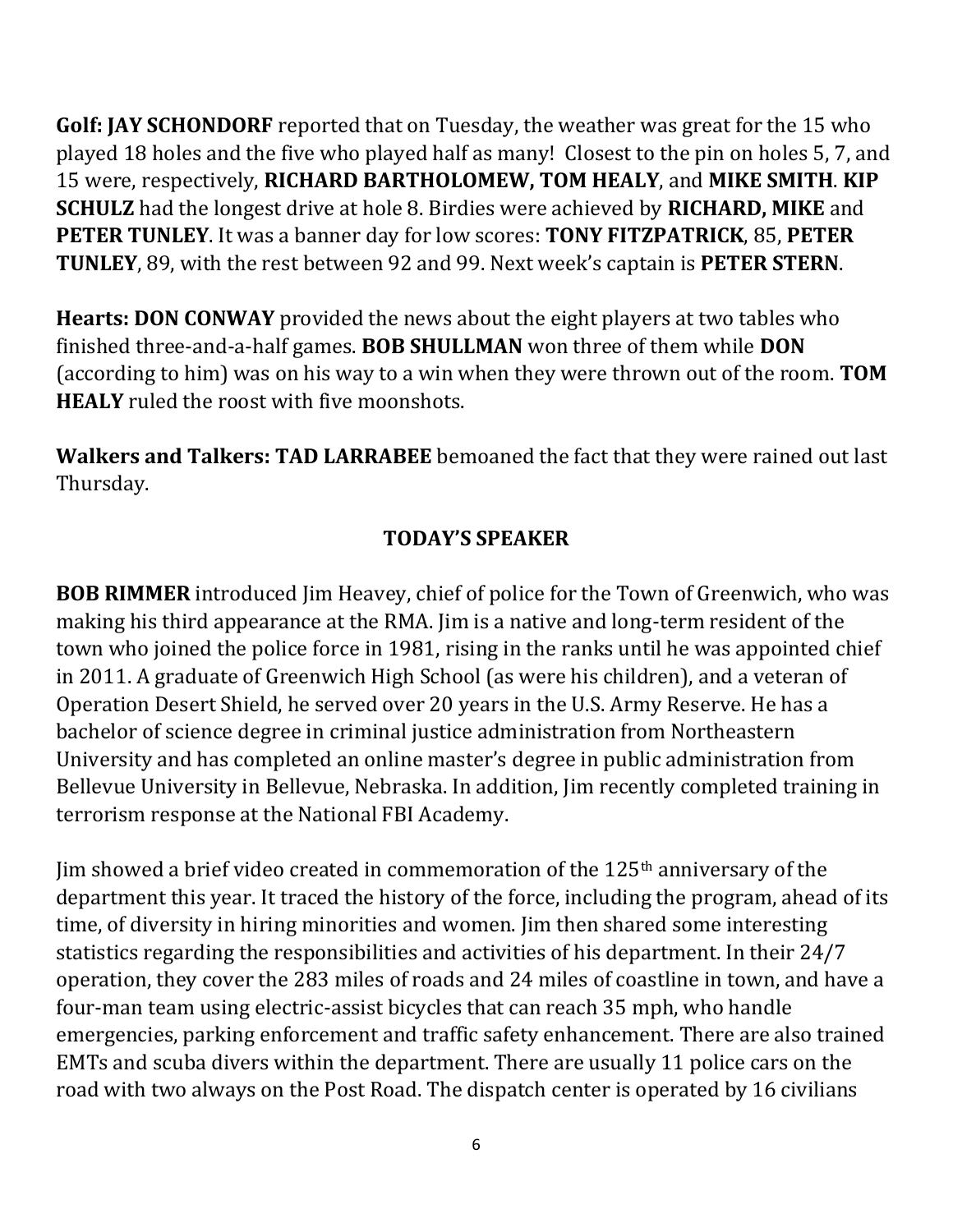who handle all kinds of emergency calls (crime, fire, medical, etc.). As an example of unusual deployments, he mentioned that as a result of the Texas school shooting on May 24th, additional patrols around schools have been added due to the fear of copy-cat assaults. The department offers a women's self-defense class and operates a Citizen Police Academy open to the public. He encouraged people to participate; you can find information here: <https://www.greenwichct.gov/399/Citizens-Police-Academy>

They also periodically offer a Youth Citizen's Police Academy (Police Camp): <https://www.greenwichct.gov/1484/Youth-Citizens-Police-Academy-Police-Cam>

Jim explained that 152 officer slots are approved for the department. There is one open at the moment. Twenty-one percent of the officers are military veterans. The minimum age for a police officer is 21 but there is no mandatory retirement age. Recruitment is a critical issue, especially when there are now 42 officers eligible for retirement and the town no longer offers a pension, creating a competitive disadvantage with some other departments. There will be 11 openings this summer as a result of retirement. Each recruit must attend the state police academy for eight months, formerly three-and-a-half. The academy only accepts a certain number of trainees and there is often a long wait to enlist new candidates. After graduation, each officer must have three months of on-the-job training in town. Officers receive extensive special training, including on use of force, firearms, OSHA matters, and others. They must maintain firearm proficiency through practice at a pistol range in town. Every three years, each officer must undergo six hours of review training. EMTs (Emergency Medical Technicians) and EMRs (Emergency Medical Responders) must undergo 20 hours of refresher training every year. Other professional development training includes accident investigation, sex crimes, juvenile issues, detective school, and human trafficking.

The Department continues to upgrade its technology with the latest tools, such as mobile data terminals, updates or replacement of surveillance cameras, body cams, patrol fleet dash cams (mandatory for all police vehicles as of July 1, 2022), and new body armor (replaced every five years).

In 2021, there were 30,488 calls for the Department. They included, among others, 5,204 medically related, 266 involving domestic violence, and 1,735 motor vehicle accidents. Reflecting on the fact that 60 cars have been stolen in Greenwich since January 1 this year, all unlocked with keys inside, Chief Heavey urged everyone always to keep their cars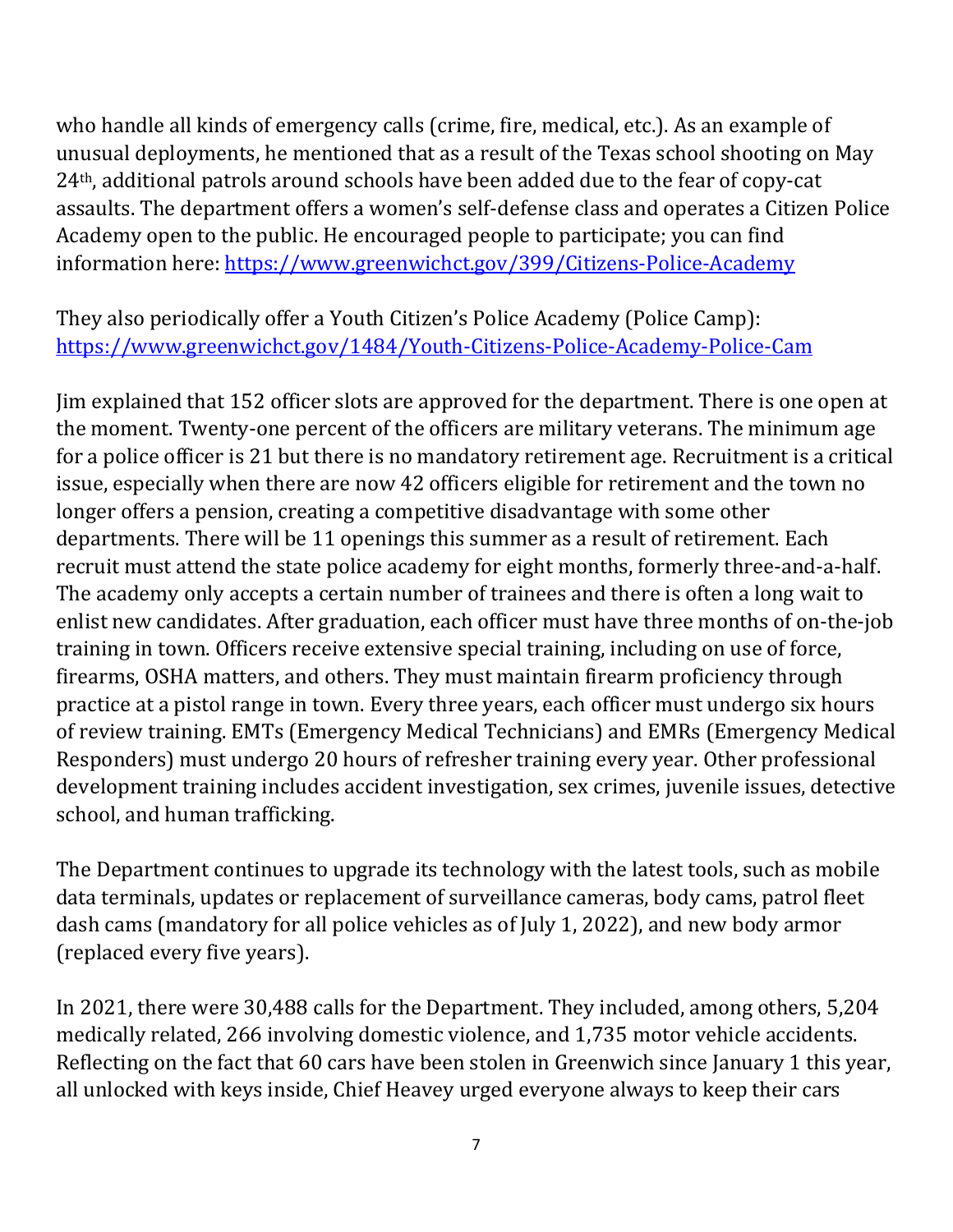locked and their valuables hidden or taken out. In all of 2021 there were 130 cars stolen. "Lock it or Lose it!"

As a result of the George Floyd case in May 2020, the State of Connecticut has instituted a Police Accountability Rule that requires the following: officers must wear badges and name tags on outer garments, must pass urine drug testing, departments must provide a report on recruiting, retaining and promoting minority officers, and as a condition of hiring and continued employment, each officer must periodically undergo a "behavioral health assessment." There already exists a Civilian Review Board in Greenwich, a town legislative body that reviews the activities of the department and handles complaints. The state has also introduced a Police Accountability Rule covering things such as legal limits on when an officer can request a search of vehicle contents when it is stopped for ordinary (traffic related, etc.) reasons; choke holds which are prohibited unless the situation involves deadly force; officers are responsible for intervening with other officers who use excessive force; and no quotas allowed for traffic tickets or other citations involving fines (most such moneys go to the state, not the town). Chief Heavey proudly mentioned that the Greenwich department meets or exceeds all state mandated requirements. As a community-oriented department, it adheres to its core values: service, respect, fairness and diligence. We are fortunate to have such a strong and committed police department serving Greenwich.

For those interested in seeing the full presentation, go to the RMA website and click on the video at [https://vimeo.com/user9053619/videos.](https://vimeo.com/user9053619/videos)

#### **SPECIAL FEATURE**

Past President **PETE UHRY** has asked that we include a few historical RMA pictures, with a question of the week. There are two questions this week, related to the following picture. "Who just scored a hole-in-one?" and "Is that how you do it?"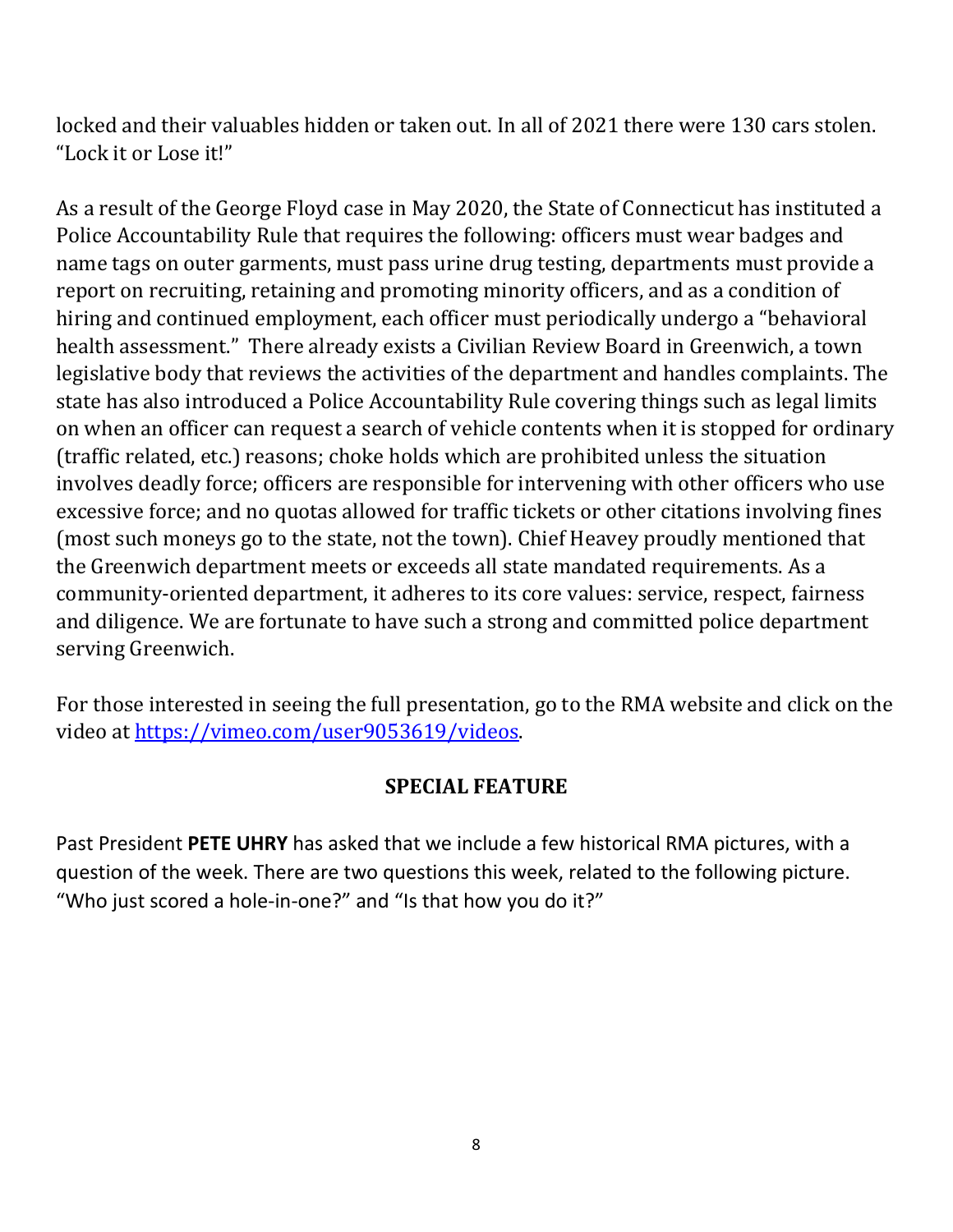

If you have any pictures of past RMA activities to share, send them along!

#### **IMPORTANT REMINDERS**

Dues are now due! Make out your \$100 check to RMA and bring it to the meeting or mail it to our treasurer, **JEFF JUNKER** (9 Tree Top Terrace, Greenwich CT 06831).

**TO CBB CONTRIBUTORS:** Scribe for the next meeting, on June 1, will be **→AV RIVEL←**. Please send a copy of any remarks you want included in the CBB to [av@rivels.org.](mailto:av@rivels.org)

**ALL MEMBERS**: Do not forget to report all your inside and outside volunteer hours to **JOHN FEBLES** at [Jfebles13@gmail.com.](mailto:Jfebles13@gmail.com)

**ALL MEMBERS** are reminded that in addition to streaming on the Internet, RMA speakers are normally shown on the local public access TV channels, Verizon FIOS channel 24 and Optimum (Cablevision) channel 79.

Retired Men's Association of Greenwich, Inc. · 37 Lafayette Place · Greenwich, CT 06830 Visit our website at **[https://greenwichrma.org](https://greenwichrma.org/)**